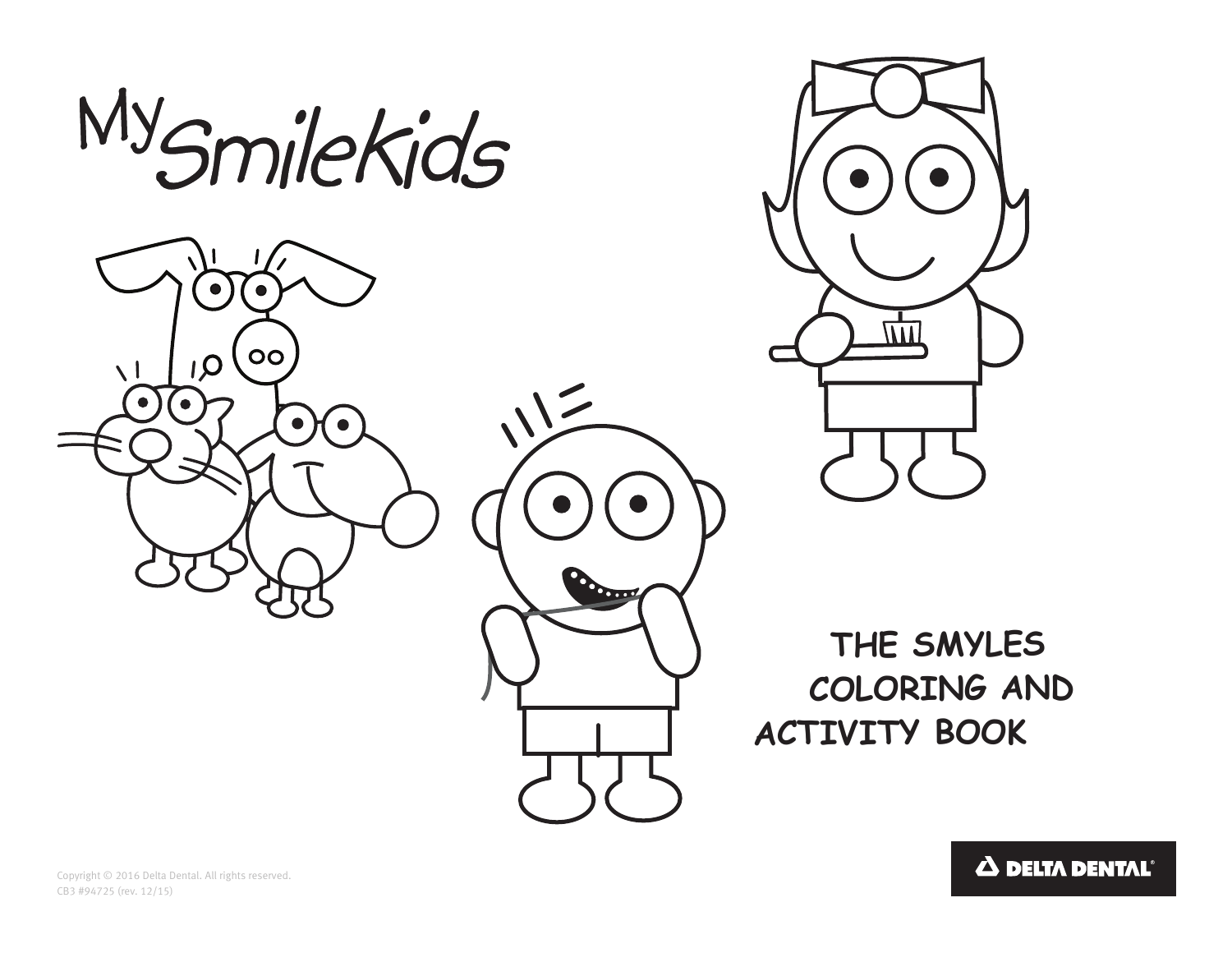



Roger is 11 years old and likes soccer, his sister Kayla (most of the time), brushing and flossing.

Kayla is seven and about to lose her first tooth.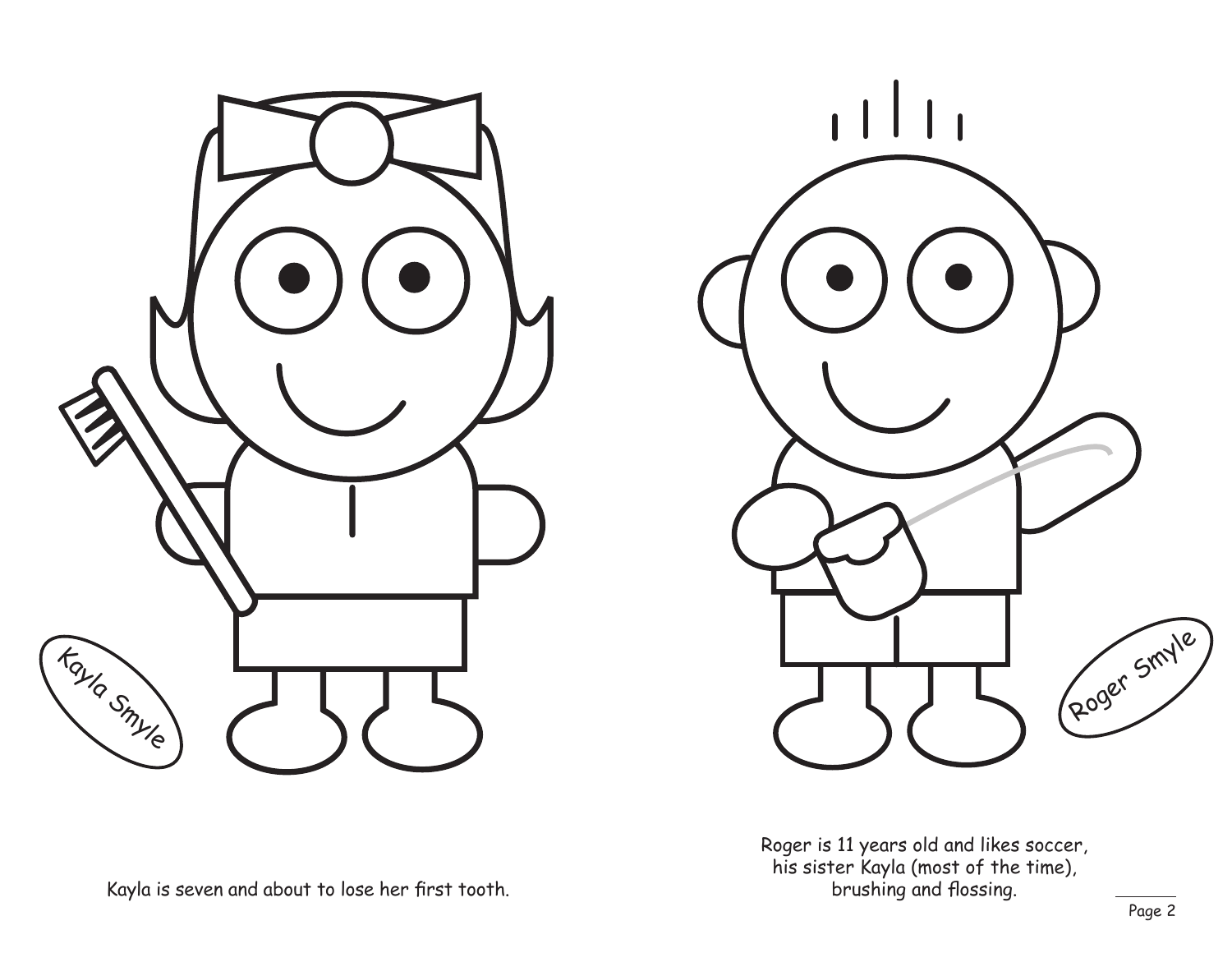

Truman is a dog with big canine teeth. He runs around bags and walking across piano keys at midnight. all day long and drools on everything.

Prudence is a cat who likes sunny windowsills, paper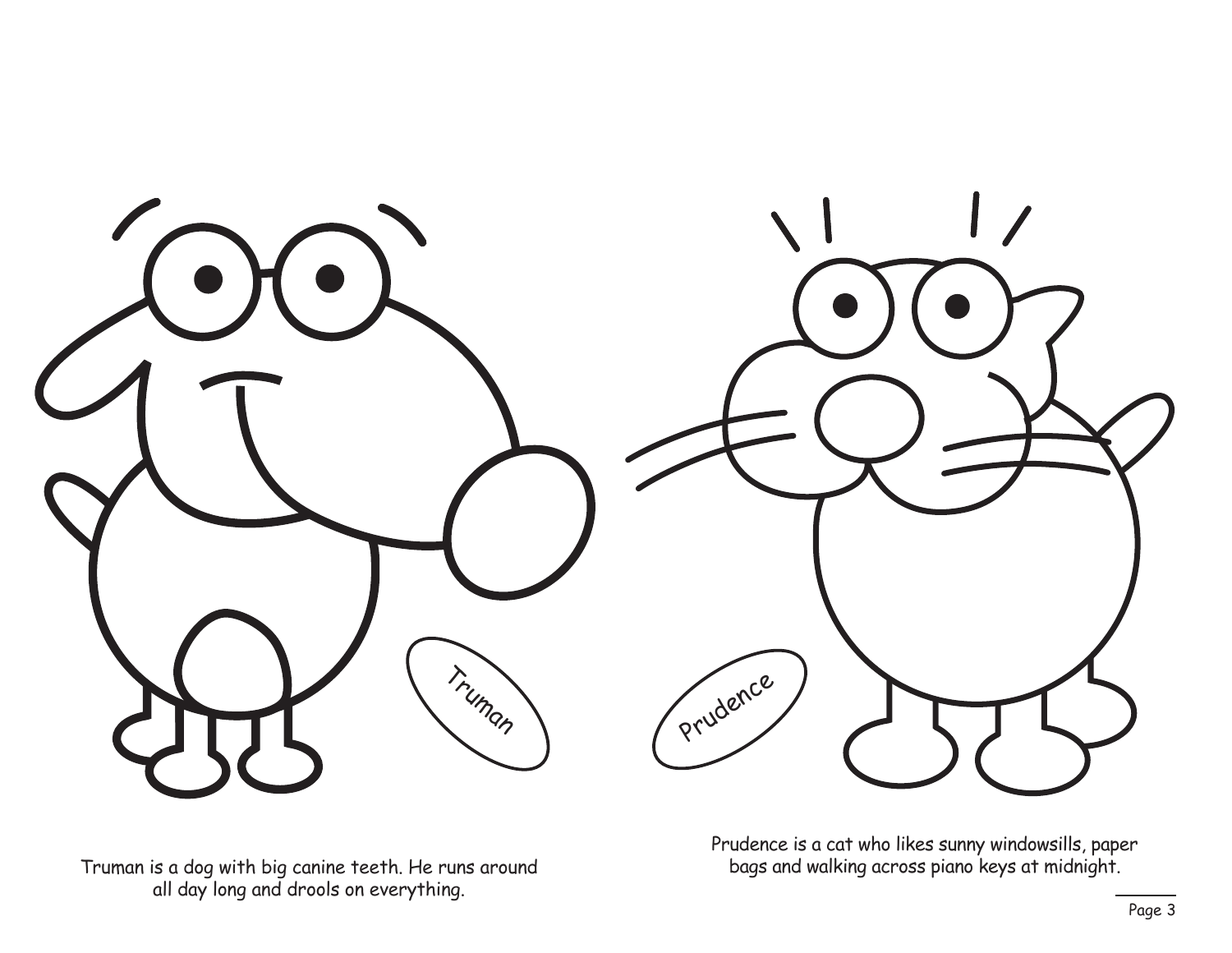### **Did you know?**

Teeth are made of the hardest material in the body — enamel.

- cats have 30 teeth
- dogs have 42 teeth
- pigs have 44 teeth

When you grow up, you'll have 32 teeth.



Ruby is Roger's pet pig. Like all of the Smyles, she has beautiful, healthy teeth.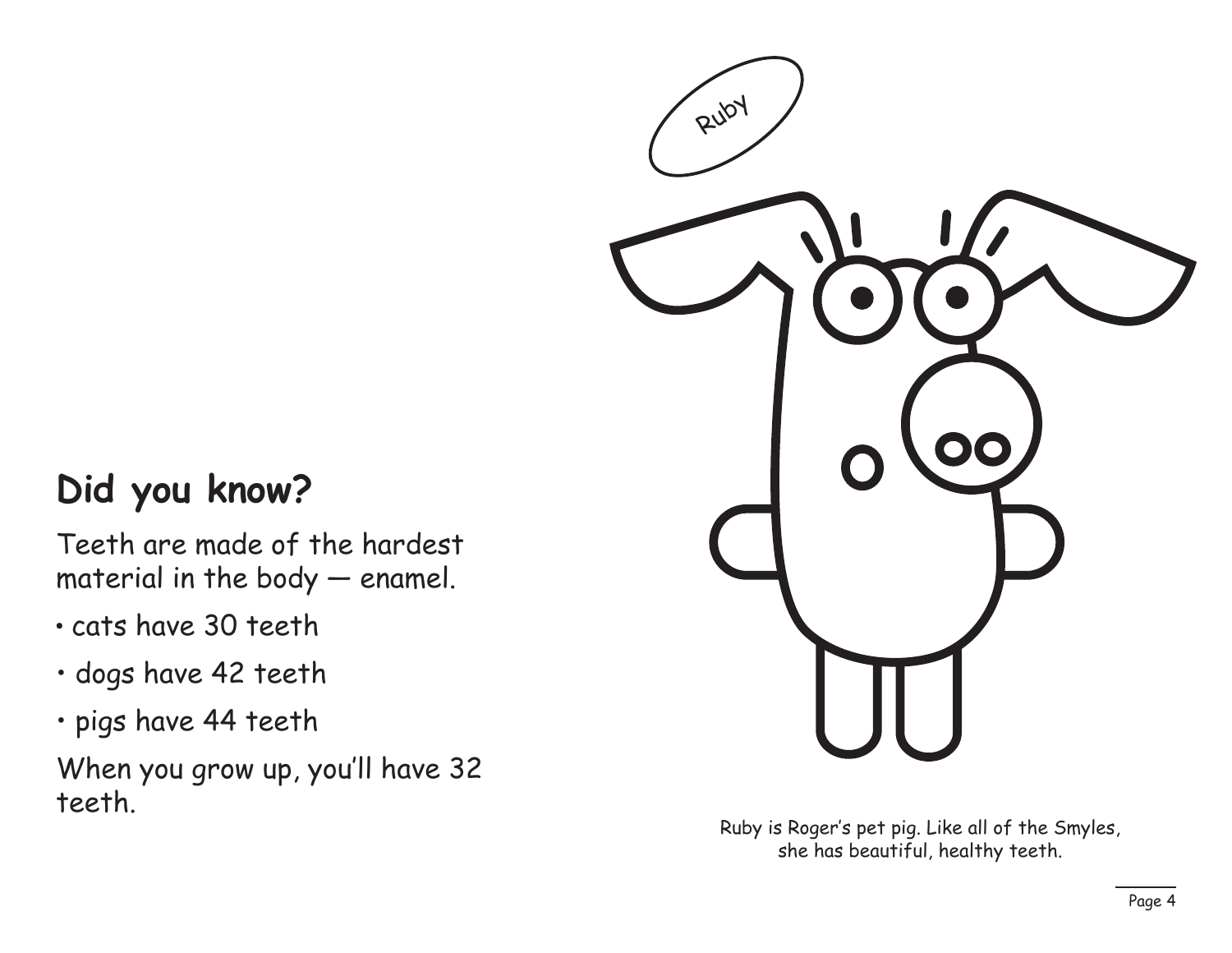![](_page_4_Picture_0.jpeg)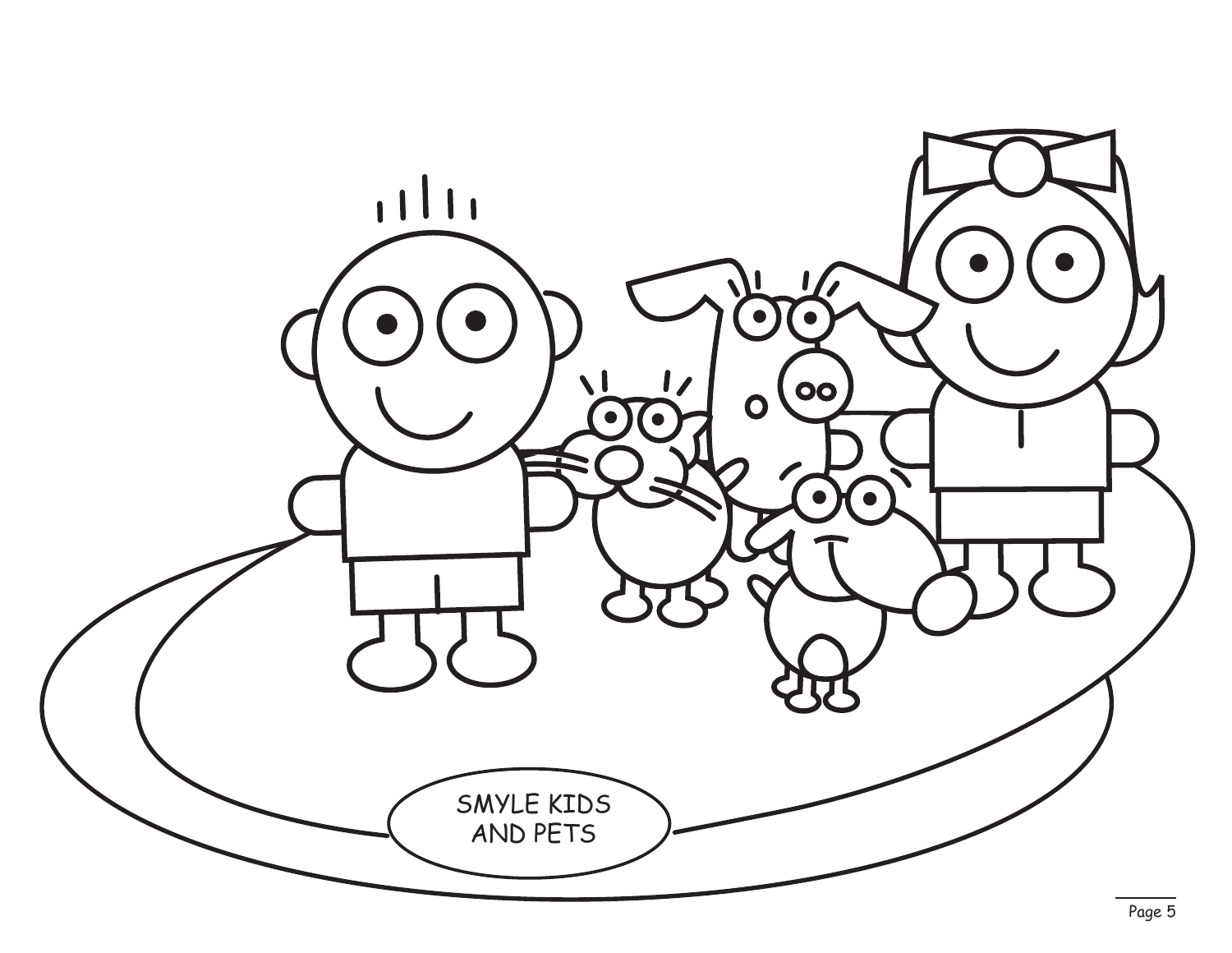![](_page_5_Picture_0.jpeg)

### CROSSWORD

#### **ACROSS**

- **3)** Brushing, flossing and visiting the dentist are all part of good dental \_\_\_\_\_\_\_.
- **5)** Sometimes you lose them.
- **7)** Do this at least once a day.
- **8)** Do this at least twice a day, morning and night.
- 10) Use your teeth to \_\_\_\_\_\_\_\_\_\_\_\_\_ an apple.
- **11)** After you brush your teeth, spit and \_\_\_\_\_\_\_\_\_\_\_\_\_\_.

#### **DOWN**

- **1)** After you bite an apple, \_\_\_\_\_\_\_\_\_\_\_\_\_\_ it well.
- **2)** Someone to visit twice a year.
- **4)** Your teeth are attached to your \_\_\_\_\_\_\_\_\_\_\_\_\_\_\_.
- **6)** Use this tool twice a day to keep your teeth clean.
- **8)** Some kids need these for straight teeth.
- **9)** Take care of your teeth for a beautiful \_\_\_\_\_\_\_\_\_\_\_\_\_\_.

![](_page_5_Figure_16.jpeg)

See answers on page 8.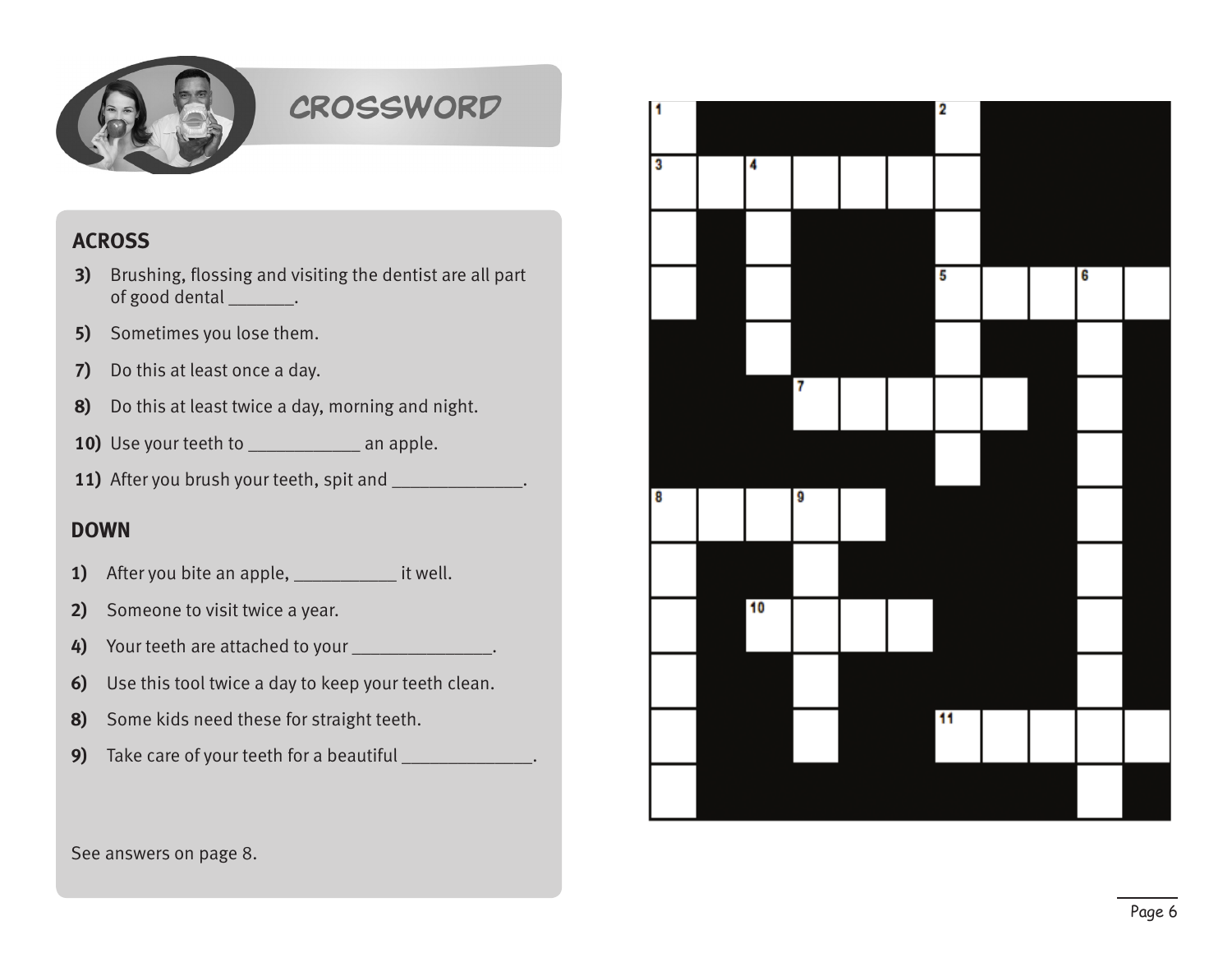![](_page_6_Picture_0.jpeg)

**WORD SEARCH** 

Search up, down, sideways and diagonally.

| <b>BICUSPID</b> | <b>MOLARS</b>       |
|-----------------|---------------------|
| <b>BRACES</b>   | <b>MOUTH</b>        |
| <b>BRUSH</b>    | ORTHODONTIST        |
| <b>CAVITY</b>   | <b>PLAQUE</b>       |
| <b>CHEW</b>     | <b>RETAINERS</b>    |
| <b>DENTIST</b>  | <b>RINSE</b>        |
| <b>FILLING</b>  | <b>TEETH</b>        |
| <b>FLOSS</b>    | <b>TOOTH FAIRY</b>  |
| <b>FLUORIDE</b> | <b>TOOTHPASTE</b>   |
| <b>GUMS</b>     | <b>WISDOM TEETH</b> |
| <b>HYGIENE</b>  | <b>XRAYS</b>        |

See answers on page 8.

| F                        | $\overline{0}$ | S                        | S                        | T | Z              | E | Η              | U                        | Η | T              | U | $\overline{0}$           | M                        | V                        | A | T | G                        |
|--------------------------|----------------|--------------------------|--------------------------|---|----------------|---|----------------|--------------------------|---|----------------|---|--------------------------|--------------------------|--------------------------|---|---|--------------------------|
| E                        | L              | R                        | T                        | H | T              | E | E              | T                        | M | $\overline{0}$ | D | S                        | $\overline{\phantom{a}}$ | W                        | R | U | U                        |
| U                        | S              | $\overline{\phantom{a}}$ | T                        | C | E              | N | C              | $\overline{0}$           | U | Υ              | E | L                        | R                        | $\overline{\phantom{a}}$ | M | Α | S                        |
| Q                        | B              | N                        | G                        | Η | T              | R | E              | T                        | А | I              | N | E                        | R                        | S                        | E | S | Υ                        |
| A                        | T              | S                        | N                        | 0 | $\overline{0}$ | G | U              | B                        | S | T              | T | E                        | E                        | T                        | H | E | R                        |
| $\overline{\mathsf{L}}%$ | 0              | E                        | G                        | W | Z              | D | K              | D                        | E | S              | R | N                        | U                        | M                        | 0 | Α | $\overline{\phantom{a}}$ |
| P                        | 0              | 0                        | N                        | Α | M              | J | $\overline{0}$ | E                        | Ν | B              | G | E                        | $\overline{\phantom{a}}$ | N                        | R | L | Α                        |
| R                        | T              | V                        | $\overline{\phantom{a}}$ | R | Χ              | Υ | A              | N                        | B | E              | D | $\overline{\phantom{a}}$ | R                        | 0                        | U | L | F                        |
| U                        | H              | G                        | L                        | Α | R              | Q | S              | T                        | T | F              | I | G                        | Y                        | T                        | 0 | T | Η                        |
| L                        | P              | E                        | L                        | Υ | A              | M | D              | $\overline{\phantom{a}}$ | S | I              | P | Y                        | χ                        | R                        | B | E | T                        |
| C                        | Α              | V                        | $\overline{\phantom{a}}$ | T | Υ              | 0 | L              | S                        | S | L              | S | Η                        | $\overline{\phantom{a}}$ | W                        | R | H | 0                        |
| $\overline{\mathsf{H}}$  | S              | R                        | F                        | I | S              | L | P              | T                        | 0 | R              | U | T                        | U                        | E                        | А | Α | 0                        |
| E                        | T              | 0                        | Α                        | S | T              | Α | G              | Y                        | I | R              | C | E                        | G                        | C                        | C | S | T                        |
| B                        | E              | L                        | 0                        | G | 0              | R | E              | N                        | F | χ              | I | T                        | M                        | Η                        | E | N | К                        |
| S                        | Υ              | L                        | R                        | Υ | 0              | S | S              | E                        | A | R              | B | X                        | E                        | Η                        | S | S | W                        |
| Η                        | F              | E                        | L                        | N | D              | E | Η              | S                        | U | R              | B | W                        | S                        | P                        | I | D | T                        |